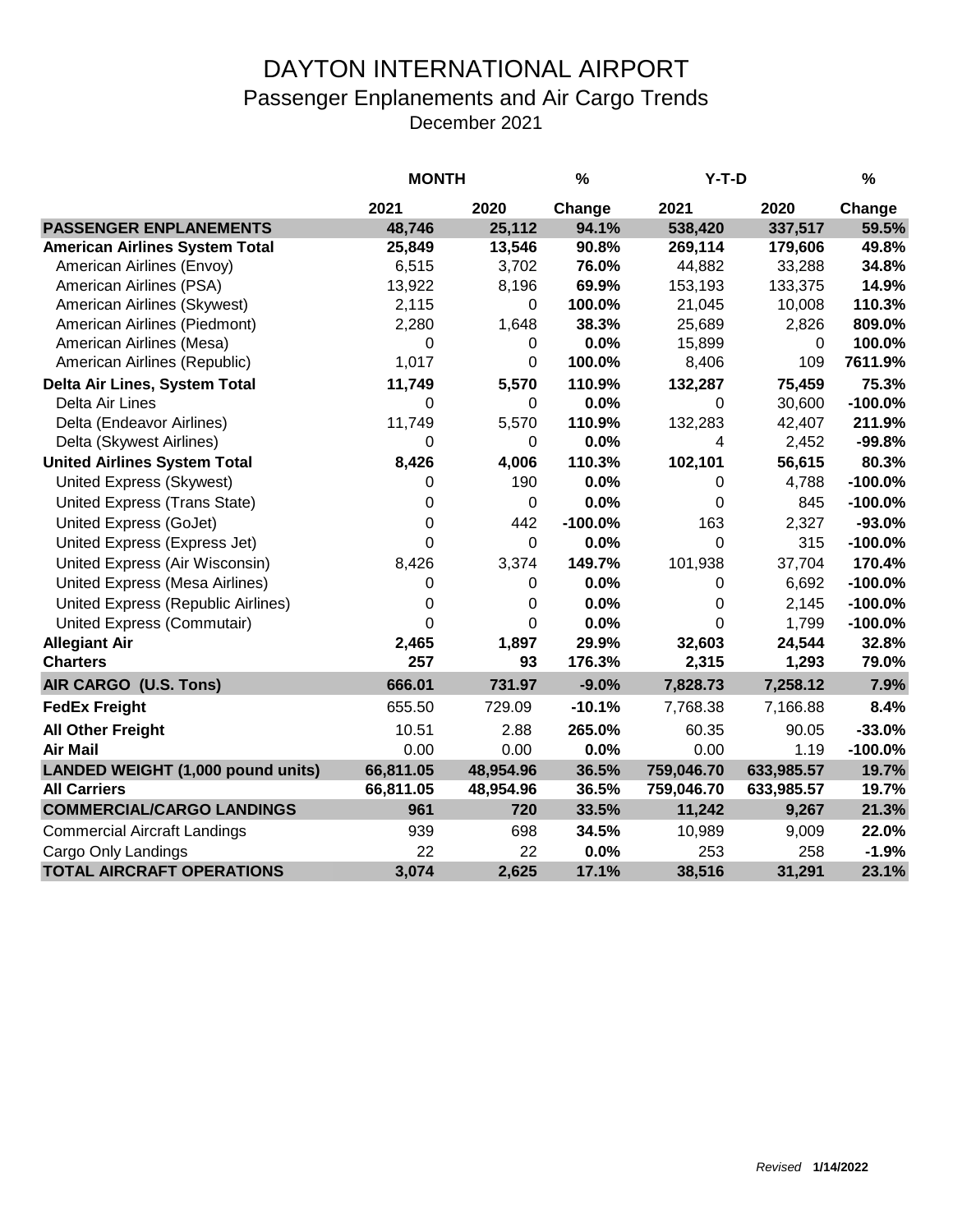# DAYTON INTERNATIONAL AIRPORT Passenger Enplanements and Air Cargo Trends

November 2021

|                                       | <b>MONTH</b>   |             | %         | $Y-T-D$        |            | %         |
|---------------------------------------|----------------|-------------|-----------|----------------|------------|-----------|
|                                       | 2021           | 2020        | Change    | 2021           | 2020       | Change    |
| <b>PASSENGER ENPLANEMENTS</b>         | 50,942         | 24,762      | 105.7%    | 489,674        | 312,405    | 56.7%     |
| <b>American Airlines System Total</b> | 27,031         | 13,583      | 99.0%     | 243,265        | 166,060    | 46.5%     |
| American Airlines (Envoy)             | 6,533          | 3,884       | 68.2%     | 38,367         | 29,586     | 29.7%     |
| American Airlines (PSA)               | 13,820         | 8,412       | 64.3%     | 139,271        | 125,179    | 11.3%     |
| American Airlines (Skywest)           | 2,858          | $\Omega$    | 100.0%    | 18,930         | 10,008     | 89.1%     |
| American Airlines (Piedmont)          | 2,312          | 1,178       | 96.3%     | 23,409         | 1,178      | 1887.2%   |
| American Airlines (Mesa)              | 206            | 0           | 100.0%    | 15,899         | 0          | 100.0%    |
| American Airlines (Republic)          | 1,302          | 109         | 1094.5%   | 7,389          | 109        | 6678.9%   |
| Delta Air Lines, System Total         | 12,708         | 5,433       | 133.9%    | 120,538        | 69,889     | 72.5%     |
| Delta Air Lines                       | 0              | 0           | 0.0%      | $\overline{0}$ | 30,600     | $-100.0%$ |
| Delta (Endeavor Airlines)             | 12,704         | 5,433       | 133.8%    | 120,534        | 36,837     | 227.2%    |
| Delta (Skywest Airlines)              | 4              | 0           | 0.0%      | 4              | 2,452      | $-99.8%$  |
| <b>United Airlines System Total</b>   | 8,448          | 3,853       | 119.3%    | 93,675         | 52,609     | 78.1%     |
| United Express (Skywest)              | 0              | 132         | 0.0%      | 0              | 4,598      | $-100.0%$ |
| United Express (Trans State)          | 0              | $\mathbf 0$ | 0.0%      | 0              | 845        | $-100.0%$ |
| <b>United Express (GoJet)</b>         | 0              | 706         | $-100.0%$ | 163            | 1,885      | $-91.4%$  |
| United Express (Express Jet)          | $\mathbf 0$    | $\mathbf 0$ | 0.0%      | 0              | 315        | $-100.0%$ |
| United Express (Air Wisconsin)        | 8,448          | 2,965       | 184.9%    | 93,512         | 34,330     | 172.4%    |
| United Express (Mesa Airlines)        | 0              | 0           | 0.0%      | 0              | 6,692      | $-100.0%$ |
| United Express (Republic Airlines)    | 0              | 50          | 0.0%      | 0              | 2,145      | $-100.0%$ |
| United Express (Commutair)            | $\overline{0}$ | $\Omega$    | 0.0%      | 0              | 1,799      | $-100.0%$ |
| <b>Allegiant Air</b>                  | 2,621          | 1,893       | 38.5%     | 30,138         | 22,647     | 33.1%     |
| <b>Charters</b>                       | 134            | $\pmb{0}$   | 100.0%    | 2,058          | 1,200      | 71.5%     |
| AIR CARGO (U.S. Tons)                 | 611.10         | 655.07      | $-6.7%$   | 7,162.72       | 6,526.14   | 9.8%      |
| <b>FedEx Freight</b>                  | 602.65         | 653.40      | $-7.8%$   | 7,112.88       | 6,437.79   | 10.5%     |
| <b>All Other Freight</b>              | 8.45           | 1.67        | 405.9%    | 49.84          | 87.16      | $-42.8%$  |
| <b>Air Mail</b>                       | 0.00           | 0.00        | 0.0%      | 0.00           | 1.19       | $-100.0%$ |
| LANDED WEIGHT (1,000 pound units)     | 71,816.73      | 46,844.62   | 53.3%     | 692,235.65     | 585,030.60 | 18.3%     |
| <b>All Carriers</b>                   | 71,816.73      | 46,844.62   | 53.3%     | 692,235.65     | 585,030.60 | 18.3%     |
| <b>COMMERCIAL/CARGO LANDINGS</b>      | 1,020          | 697         | 46.3%     | 10,281         | 8,547      | 20.3%     |
| <b>Commercial Aircraft Landings</b>   | 1,000          | 678         | 47.5%     | 10,050         | 8,311      | 20.9%     |
| Cargo Only Landings                   | 20             | 19          | 0.0%      | 231            | 236        | $-2.1%$   |
| <b>TOTAL AIRCRAFT OPERATIONS</b>      | 3,390          | 2,659       | 27.5%     | 35,442         | 28,666     | 23.6%     |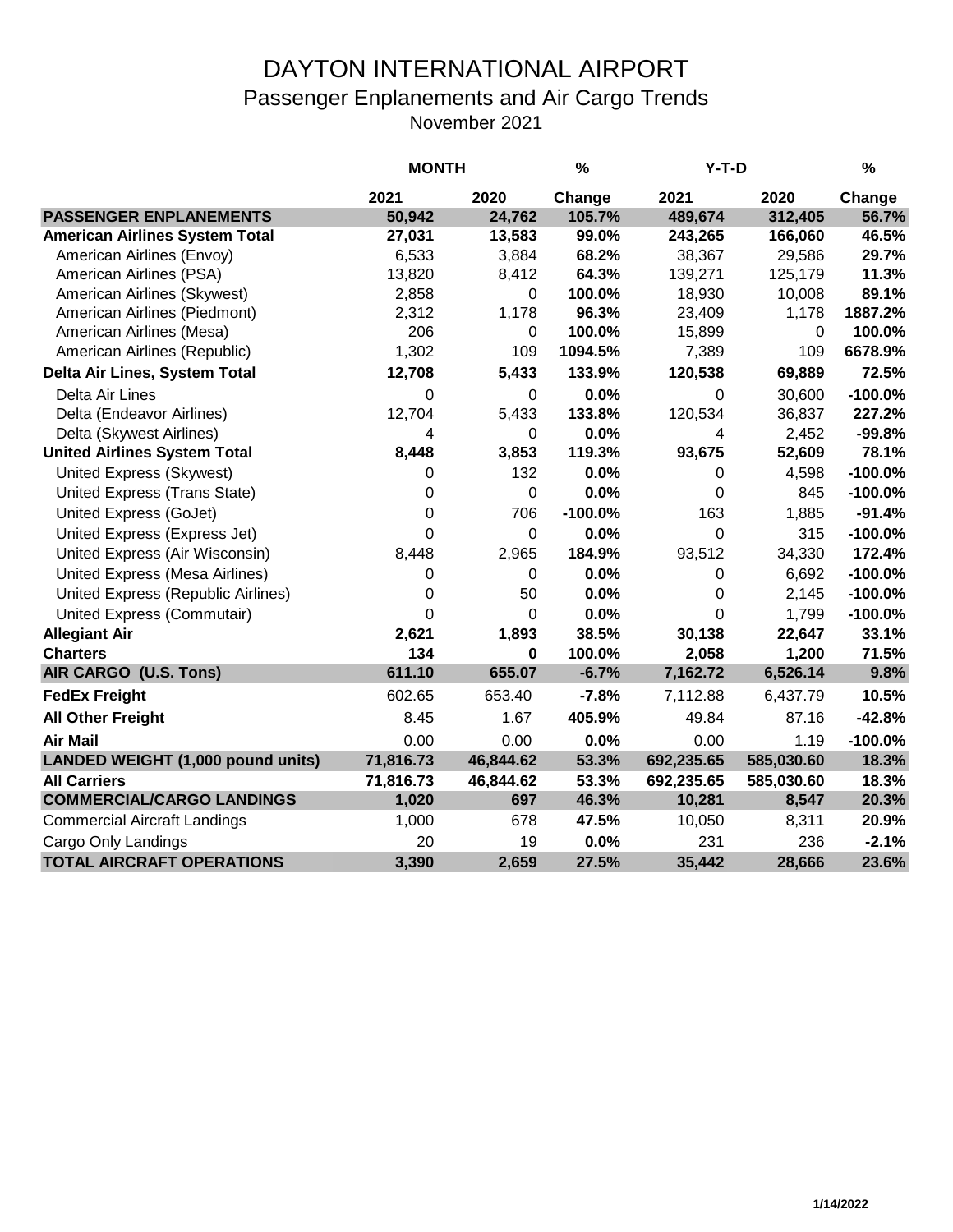#### DAYTON INTERNATIONAL AIRPORT Passenger Enplanements and Air Cargo Trends October 2021

|                                          | <b>MONTH</b> |           | %         | $Y-T-D$          |             | %          |
|------------------------------------------|--------------|-----------|-----------|------------------|-------------|------------|
|                                          | 2021         | 2020      | Change    | 2021             | 2020        | Change     |
| <b>PASSENGER ENPLANEMENTS</b>            | 53,471       | 28,805    | 85.6%     | 438,732          | 287,643     | 52.5%      |
| <b>American Airlines System Total</b>    | 28,343       | 16,374    | 73.1%     | 216,234          | 152,477     | 41.8%      |
| American Airlines (Envoy)                | 1,332        | 3,329     | $-60.0%$  | 31,834           | 25,702      | 23.9%      |
| American Airlines (PSA)                  | 18,185       | 13,045    | 39.4%     | 125,451          | 116,767     | 7.4%       |
| American Airlines (Skywest)              | 3,560        | 0         | 100.0%    | 16,072           | 10,008      | 60.6%      |
| American Airlines (Piedmont)             | 2,862        | 0         | 100.0%    | 21,097           | 0           | 100.0%     |
| American Airlines (Mesa)                 | 2,404        | 0         | 100.0%    | 15,693           | 0           | 100.0%     |
| American Airlines (Republic)             | 0            | 0         |           | 6,087            | $\mathbf 0$ | 100.0%     |
| Delta Air Lines, System Total            | 11,967       | 5,702     | 109.9%    | 107,830          | 64,456      | 67.3%      |
| Delta Air Lines                          | 0            | 0         | 0.0%      | $\boldsymbol{0}$ | 30,600      | $-100.0%$  |
| Delta (Endeavor Airlines)                | 11,967       | 5,702     | 109.9%    | 107,830          | 31,404      | 243.4%     |
| Delta (Skywest Airlines)                 | 0            | 0         | 0.0%      | 0                | 2,452       | $-100.0\%$ |
| <b>United Airlines System Total</b>      | 10,386       | 4,458     | 133.0%    | 85,227           | 48,756      | 74.8%      |
| United Express (Skywest)                 | 0            | 0         | 0.0%      | 0                | 4,466       | $-100.0\%$ |
| United Express (Trans State)             | 0            | 0         | 0.0%      | 0                | 845         | $-100.0\%$ |
| United Express (GoJet)                   | $\Omega$     | 1,026     | $-100.0%$ | 163              | 1,179       | $-86.2%$   |
| United Express (Express Jet)             | 0            | 0         | 0.0%      | $\mathbf 0$      | 315         | $-100.0%$  |
| United Express (Air Wisconsin)           | 10,386       | 3,432     | 202.6%    | 85,064           | 31,365      | 171.2%     |
| United Express (Mesa Airlines)           | 0            | 0         | 0.0%      | 0                | 6,692       | $-100.0%$  |
| United Express (Republic Airlines)       | 0            | 0         | 0.0%      | 0                | 2,095       | $-100.0\%$ |
| United Express (Commutair)               | $\Omega$     | 0         | 0.0%      | 0                | 1,799       | $-100.0%$  |
| <b>Allegiant Air</b>                     | 2,656        | 2,087     | 27.3%     | 27,517           | 20,754      | 32.6%      |
| <b>Charters</b>                          | 119          | 184       | $-35.3%$  | 1,924            | 1,200       | 60.3%      |
| AIR CARGO (U.S. Tons)                    | 673.86       | 767.43    | $-12.2%$  | 6,551.63         | 5,871.06    | 11.6%      |
| <b>FedEx Freight</b>                     | 668.76       | 765.31    | $-12.6%$  | 6,510.23         | 5,784.38    | 12.5%      |
| <b>All Other Freight</b>                 | 5.10         | 2.11      | 141.5%    | 41.39            | 85.49       | $-51.6%$   |
| <b>Air Mail</b>                          | 0.00         | 0.01      | $-100.0%$ | 0.00             | 1.19        | $-100.0%$  |
| <b>LANDED WEIGHT (1,000 pound units)</b> | 69,134.82    | 47,238.17 | 46.4%     | 620,418.92       | 538,185.99  | 15.3%      |
| <b>All Carriers</b>                      | 69,134.82    | 47,238.17 | 46.4%     | 620,418.92       | 538,185.99  | 15.3%      |
| <b>COMMERCIAL/CARGO LANDINGS</b>         | 1,062        | 681       | 55.9%     | 9,261            | 7,850       | 18.0%      |
| <b>Commercial Aircraft Landings</b>      | 1,040        | 658       | 58.1%     | 9,050            | 7,633       | 18.6%      |
| Cargo Only Landings                      | 22           | 23        | 0.0%      | 211              | 217         | $-2.8%$    |
| <b>TOTAL AIRCRAFT OPERATIONS</b>         | 3,456        | 2,589     | 33.5%     | 32,052           | 26,007      | 23.2%      |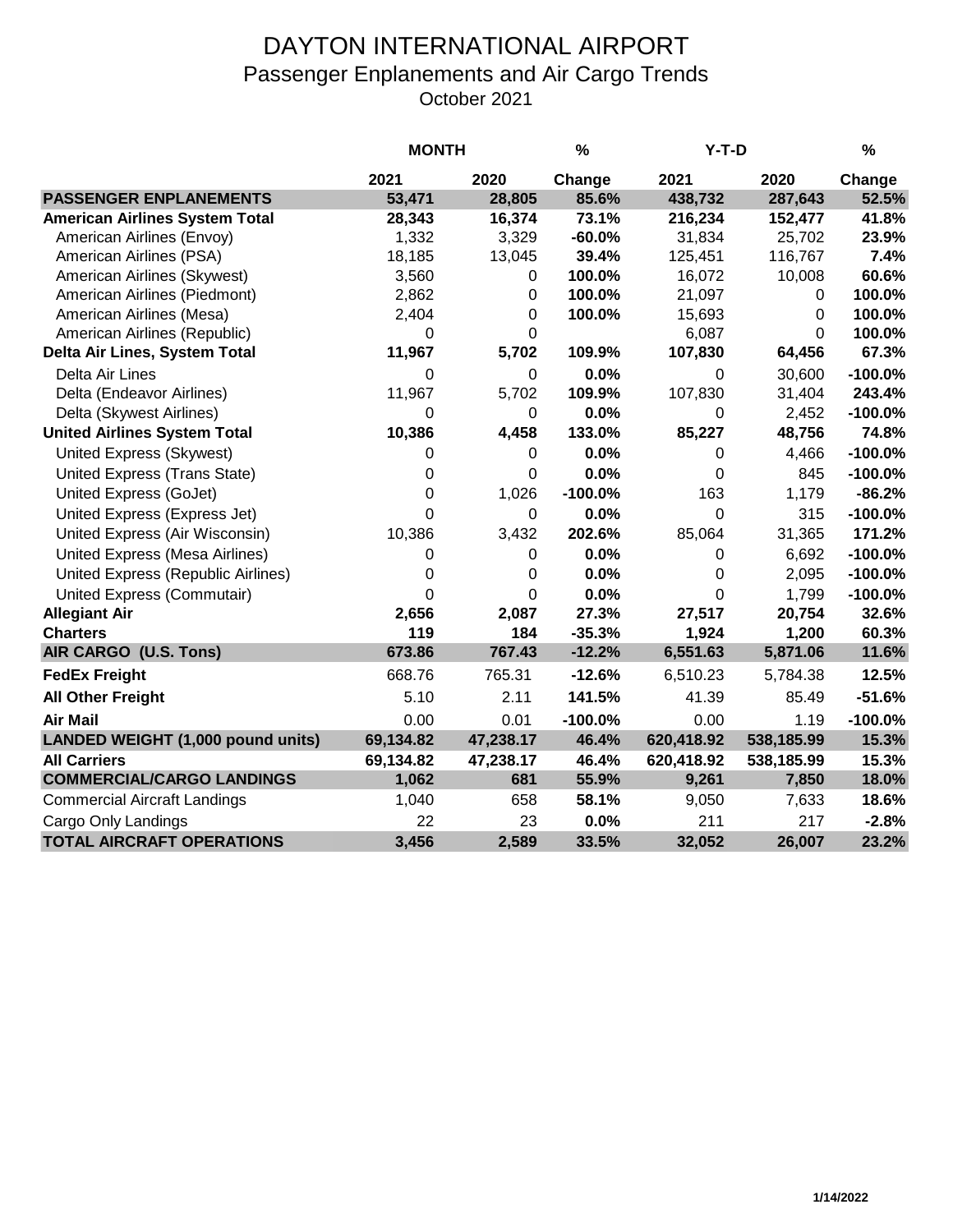# DAYTON INTERNATIONAL AIRPORT Passenger Enplanements and Air Cargo Trends

September 2021

|                                       | <b>MONTH</b> |           | %        | Y-T-D       |             | %          |
|---------------------------------------|--------------|-----------|----------|-------------|-------------|------------|
|                                       | 2021         | 2020      | Change   | 2021        | 2020        | Change     |
| <b>PASSENGER ENPLANEMENTS</b>         | 49,316       | 25,037    | 97.0%    | 385,261     | 258,838     | 48.8%      |
| <b>American Airlines System Total</b> | 24,481       | 14,536    | 68.4%    | 187,891     | 136,103     | 38.1%      |
| American Airlines (Envoy)             | 1,189        | 2,190     | $-45.7%$ | 30,502      | 22,373      | 36.3%      |
| American Airlines (PSA)               | 15,594       | 11,949    | 30.5%    | 107,266     | 103,722     | 3.4%       |
| American Airlines (Skywest)           | 2,093        | 397       | 427.2%   | 12,512      | 10,008      | 25.0%      |
| American Airlines (Piedmont)          | 2,242        | 0         | 100.0%   | 18,235      | 0           | 100.0%     |
| American Airlines (Mesa)              | 3,300        | 0         | 100.0%   | 13,289      | 0           | 100.0%     |
| American Airlines (Republic)          | 63           | $\pmb{0}$ | 100.0%   | 6,087       | $\mathbf 0$ | 100.0%     |
| Delta Air Lines, System Total         | 13,006       | 5,049     | 157.6%   | 95,863      | 58,754      | 63.2%      |
| Delta Air Lines                       | 0            | 0         | 0.0%     | 0           | 30,600      | $-100.0%$  |
| Delta Air Lines (Endeavor)            | 13,006       | 4,608     | 182.2%   | 95,863      | 25,702      | 273.0%     |
| Delta Air Lines (Skywest)             | 0            | 441       | 0.0%     | 0           | 2,452       | $-100.0%$  |
| <b>United Airlines System Total</b>   | 10,408       | 4,316     | 141.1%   | 74,841      | 44,298      | 68.9%      |
| United Express (Skywest)              | 0            | 817       | 0.0%     | 0           | 4,466       | $-100.0%$  |
| United Express (Trans State)          | 0            | 0         | 0.0%     | 0           | 845         | $-100.0\%$ |
| <b>United Express (GoJet)</b>         | 0            | 0         | 0.0%     | 163         | 153         | 6.5%       |
| United Express (Express Jet)          | 0            | $\Omega$  | 0.0%     | $\mathbf 0$ | 315         | $-100.0%$  |
| United Express (Air Wisconsin)        | 10,408       | 3,499     | 197.5%   | 74,678      | 27,933      | 167.3%     |
| United Express (Mesa Airlines)        | 0            | 0         | 0.0%     | 0           | 6,692       | $-100.0%$  |
| United Express (Republic Airlines)    | 0            | 0         | 0.0%     | 0           | 2,095       | $-100.0%$  |
| United Express (Commutair)            | 0            | $\Omega$  | 0.0%     | $\Omega$    | 1,799       | $-100.0\%$ |
| <b>Allegiant Air</b>                  | 1,213        | 1,032     | 17.5%    | 24,861      | 18,667      | 33.2%      |
| <b>Charters</b>                       | 208          | 104       | 100.0%   | 1,805       | 1,016       | 77.7%      |
| AIR CARGO (U.S. Tons)                 | 672.89       | 647.26    | 4.0%     | 5,877.77    | 5,103.65    | 15.2%      |
| <b>FedEx Freight</b>                  | 668.64       | 644.85    | 3.7%     | 5,841.47    | 5,019.07    | 16.4%      |
| <b>All Other Freight</b>              | 4.25         | 2.41      | 76.2%    | 36.30       | 83.39       | $-56.5%$   |
| <b>Air Mail</b>                       | 0.00         | 0.00      | 0.0%     | 0.00        | 1.19        | $-100.0\%$ |
| LANDED WEIGHT (1,000 pound units)     | 68,470.35    | 45,311.41 | 51.1%    | 551,284.10  | 490,947.82  | 12.3%      |
| <b>All Carriers</b>                   | 68,470.35    | 45,311.41 | 51.1%    | 551,284.10  | 490,947.82  | 12.3%      |
| <b>COMMERCIAL/CARGO LANDINGS</b>      | 1,025        | 675       | 51.9%    | 8,199       | 7,169       | 14.4%      |
| <b>Commercial Aircraft Landings</b>   | 1,004        | 654       | 53.5%    | 8,010       | 6,975       | 14.8%      |
| Cargo Only Landings                   | 21           | 21        | 0.0%     | 189         | 194         | $-2.6%$    |
| <b>TOTAL AIRCRAFT OPERATIONS</b>      | 3,555        | 2,693     | 32.0%    | 28,596      | 23,418      | 22.1%      |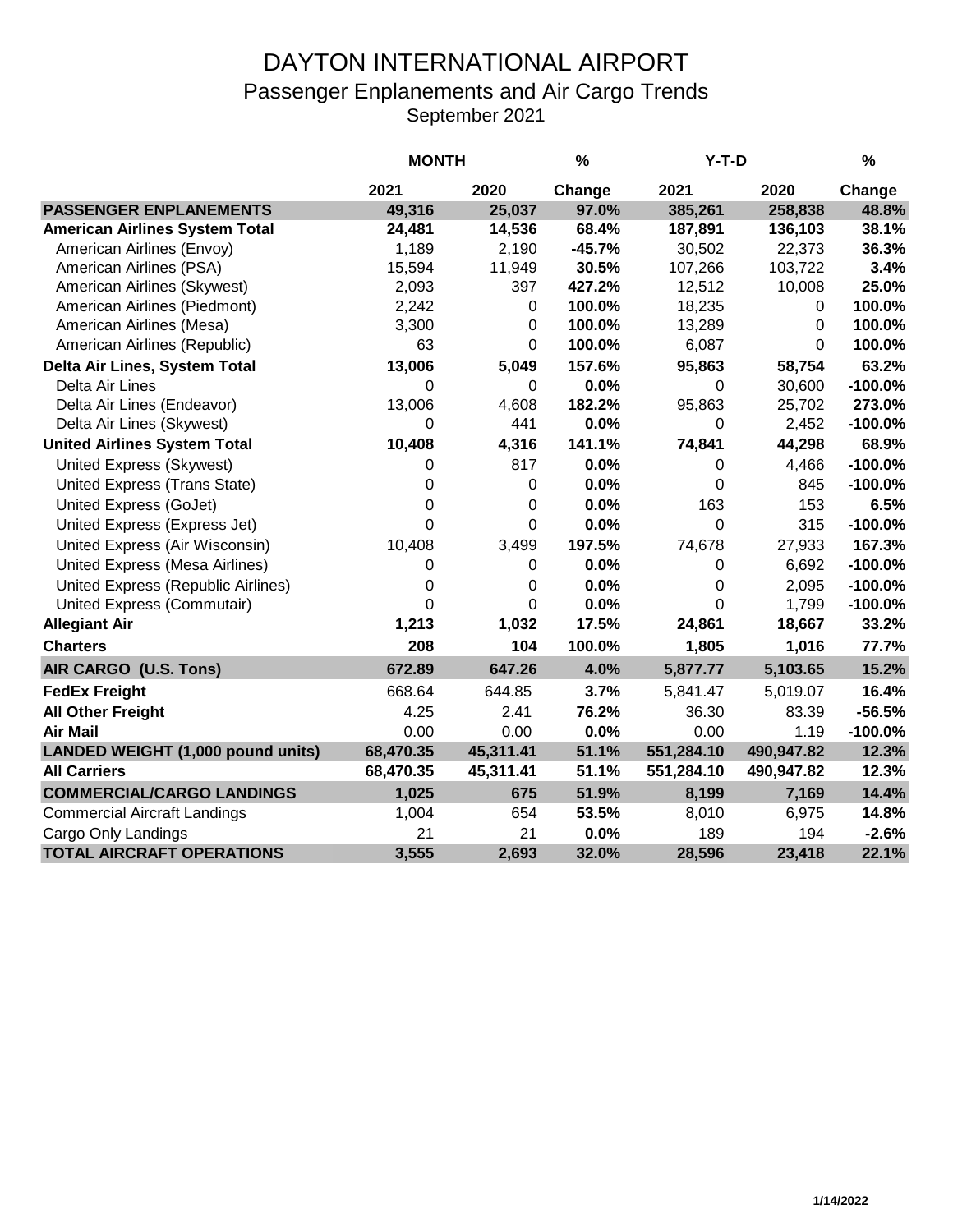## DAYTON INTERNATIONAL AIRPORT Passenger Enplanements and Air Cargo Trends August 2021

|                                          | <b>MONTH</b> |           | $\%$      | $Y-T-D$    |            | %         |
|------------------------------------------|--------------|-----------|-----------|------------|------------|-----------|
|                                          | 2021         | 2020      | Change    | 2021       | 2020       | Change    |
| <b>PASSENGER ENPLANEMENTS</b>            | 51,134       | 22,859    | 123.7%    | 335,945    | 233,801    | 43.7%     |
| <b>American Airlines System Total</b>    | 24,350       | 13,769    | 76.8%     | 163,410    | 121,567    | 34.4%     |
| American Airlines (Envoy)                | 1,320        | 1,604     | $-17.7%$  | 29,313     | 20,183     | 45.2%     |
| American Airlines (PSA)                  | 14,287       | 10,867    | 31.5%     | 91,672     | 91,773     | $-0.1%$   |
| American Airlines (Skywest)              | 1,883        | 1,298     | 45.1%     | 10,419     | 9,611      | 8.4%      |
| American Airlines (Piedmont)             | 2,230        | 0         | 100.0%    | 15,993     | $\Omega$   | 100.0%    |
| American Airlines (Mesa)                 | 3,492        | 0         | 100.0%    | 9,989      | 0          | 100.0%    |
| American Airlines (Republic)             | 1,138        | 0         | 100.0%    | 6,024      | 0          | 100.0%    |
| Delta Air Lines, System Total            | 13,579       | 4,476     | 203.4%    | 82,857     | 53,705     | 54.3%     |
| Delta Air Lines                          | 0            | 0         | 0.0%      | 0          | 30,600     | $-100.0%$ |
| Delta Air Lines (Endeavor)               | 13,579       | 2,715     | 400.1%    | 82,857     | 21,094     | 292.8%    |
| Delta Air Lines (Skywest)                | 0            | 1,761     | 0.0%      | 0          | 2,011      | $-100.0%$ |
| <b>United Airlines System Total</b>      | 10,469       | 2,886     | 262.8%    | 64,433     | 39,982     | 61.2%     |
| United Express (Skywest)                 | 0            | 649       | 0.0%      | 0          | 3,649      | $-100.0%$ |
| United Express (Trans State)             | 0            | 0         | 0.0%      | 0          | 845        | $-100.0%$ |
| <b>United Express (GoJet)</b>            | $\Omega$     | 0         | 0.0%      | 163        | 153        | 6.5%      |
| United Express (Express Jet)             | $\Omega$     | 0         | 0.0%      | $\Omega$   | 315        | $-100.0%$ |
| United Express (Air Wisconsin)           | 10,469       | 2,178     | 380.7%    | 64,270     | 24,434     | 163.0%    |
| United Express (Mesa Airlines)           | 0            | 0         | 0.0%      | 0          | 6,692      | $-100.0%$ |
| United Express (Republic Airlines)       | 0            | 0         | 0.0%      | 0          | 2,095      | $-100.0%$ |
| United Express (Commutair)               | $\Omega$     | 59        | $-100.0%$ | $\Omega$   | 1,799      | $-100.0%$ |
| <b>Allegiant Air</b>                     | 2,607        | 1,660     | 57.0%     | 23,648     | 17,635     | 34.1%     |
| <b>Charters</b>                          | 129          | 68        | 89.7%     | 1,597      | 912        | 75.1%     |
| AIR CARGO (U.S. Tons)                    | 665.22       | 541.48    | 22.9%     | 5,204.88   | 4,456.39   | 16.8%     |
| <b>FedEx Freight</b>                     | 660.05       | 539.00    | 22.5%     | 5,172.83   | 4,374.22   | 18.3%     |
| <b>All Other Freight</b>                 | 5.17         | 2.45      | 110.8%    | 32.05      | 80.98      | $-60.4%$  |
| <b>Air Mail</b>                          | 0.00         | 0.03      | 0.0%      | 0.00       | 1.19       | $-100.0%$ |
| <b>LANDED WEIGHT (1,000 pound units)</b> | 71,969.37    | 51,642.04 | 39.4%     | 482,813.76 | 445,636.41 | 8.3%      |
| <b>All Carriers</b>                      | 71,969.37    | 51,642.04 | 39.4%     | 482,813.76 | 445,636.41 | 8.3%      |
| <b>COMMERCIAL/CARGO LANDINGS</b>         | 1,076        | 744       | 44.6%     | 7,174      | 6,494      | 10.5%     |
| <b>Commercial Aircraft Landings</b>      | 1,053        | 723       | 45.6%     | 7,006      | 6,321      | 10.8%     |
| Cargo Only Landings                      | 23           | 21        | 0.0%      | 168        | 173        | $-2.9%$   |
| <b>TOTAL AIRCRAFT OPERATIONS</b>         | 3,485        | 2,735     | 27.4%     | 25,041     | 20,725     | 20.8%     |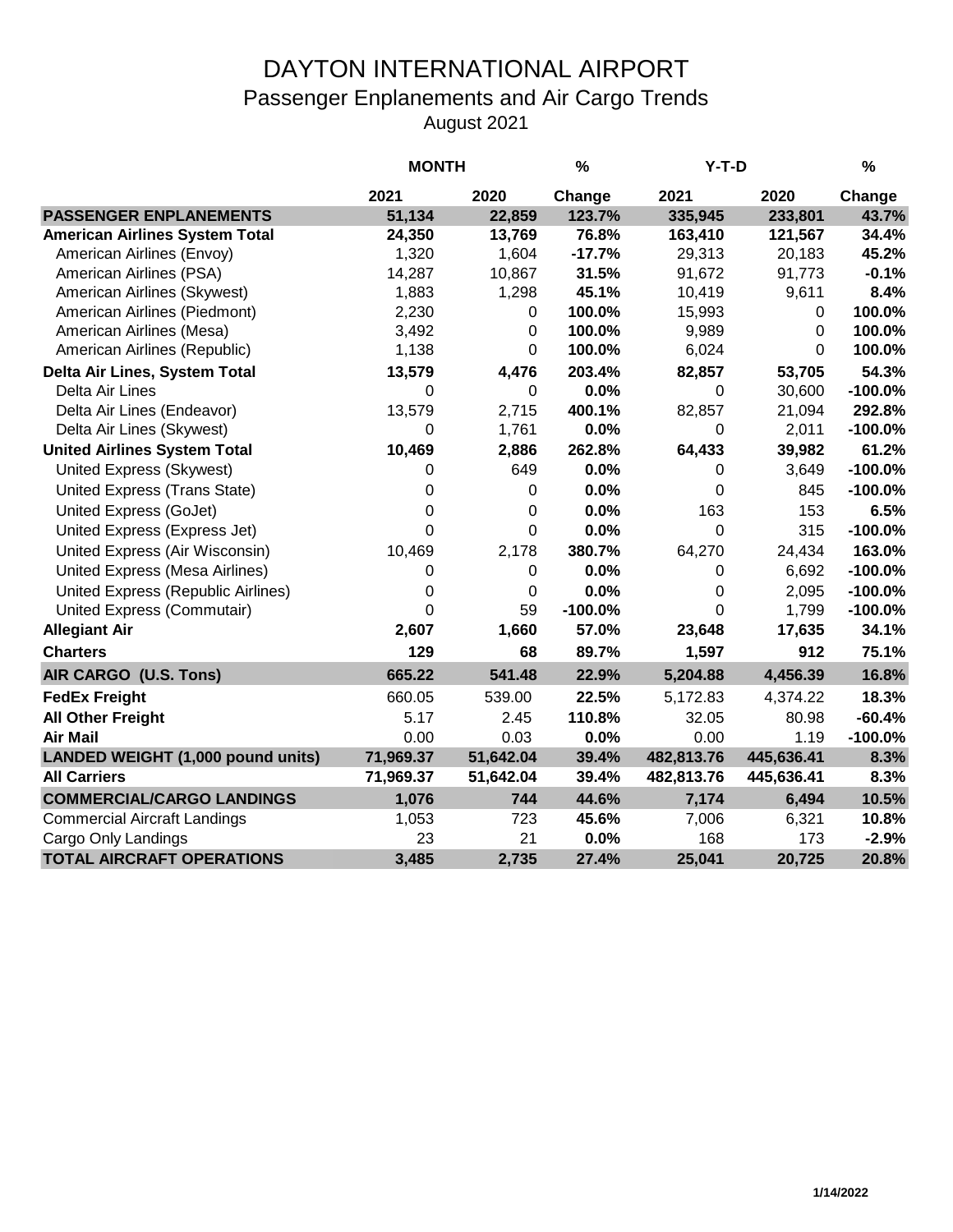## DAYTON INTERNATIONAL AIRPORT Passenger Enplanements and Air Cargo Trends July 2021

|                                       | <b>MONTH</b> |             | %         | $Y-T-D$    |            | $\frac{9}{6}$ |
|---------------------------------------|--------------|-------------|-----------|------------|------------|---------------|
|                                       | 2021         | 2020        | Change    | 2021       | 2020       | Change        |
| <b>PASSENGER ENPLANEMENTS</b>         | 61,165       | 23,234      | 163.3%    | 284,811    | 210,942    | 35.0%         |
| <b>American Airlines System Total</b> | 27,792       | 15,692      | 77.1%     | 139,060    | 107,798    | 29.0%         |
| American Airlines (Envoy)             | 1,421        | 1,801       | $-21.1%$  | 27,993     | 18,579     | 50.7%         |
| American Airlines (PSA)               | 14,959       | 12,782      | 17.0%     | 77,385     | 80,906     | $-4.4%$       |
| American Airlines (Skywest)           | 1,847        | 1,109       | 66.5%     | 8,536      | 8,313      | 2.7%          |
| American Airlines (Piedmont)          | 2,688        | $\mathbf 0$ | 100.0%    | 13,763     | 0          | 100.0%        |
| American Airlines (Mesa)              | 4,181        | 0           | 100.0%    | 6,497      | 0          | 100.0%        |
| American Airlines (Republic)          | 2,696        | 0           | 100.0%    | 4,886      | $\Omega$   | 100.0%        |
| Delta Air Lines, System Total         | 16,462       | 1,530       | 975.9%    | 69,278     | 49,229     | 40.7%         |
| Delta Air Lines                       | 0            | 0           | 0.0%      | 0          | 30,600     | $-100.0%$     |
| Delta Air Lines (Endeavor)            | 16,462       | 1,530       | 975.9%    | 69,278     | 18,379     | 276.9%        |
| Delta Air Lines (Skywest)             | $\Omega$     | 0           | 0.0%      | 0          | 250        | $-100.0\%$    |
| <b>United Airlines System Total</b>   | 11,995       | 2,551       | 370.2%    | 53,964     | 37,096     | 45.5%         |
| United Express (Skywest)              | 0            | 0           | 0.0%      | 0          | 3,000      | $-100.0%$     |
| United Express (Trans State)          | $\Omega$     | 0           | 0.0%      | 0          | 845        | $-100.0%$     |
| United Express (GoJet)                | 81           | 0           | 0.0%      | 163        | 153        | 6.5%          |
| United Express (Express Jet)          | $\mathbf 0$  | 0           | 0.0%      | $\Omega$   | 315        | $-100.0%$     |
| United Express (Air Wisconsin)        | 11,914       | 1,822       | 553.9%    | 53,801     | 22,256     | 141.7%        |
| United Express (Mesa Airlines)        | 0            | 0           | 0.0%      | 0          | 6,692      | $-100.0%$     |
| United Express (Republic Airlines)    | 0            | 0           | 0.0%      | 0          | 2,095      | $-100.0%$     |
| United Express (Commutair)            | 0            | 729         | $-100.0%$ | 0          | 1,740      | $-100.0%$     |
| <b>Allegiant Air</b>                  | 4,648        | 3,320       | 40.0%     | 21,041     | 15,975     | 31.7%         |
| <b>Charters</b>                       | 268          | 141         | 90.1%     | 1,468      | 844        | 73.9%         |
| AIR CARGO (U.S. Tons)                 | 700.86       | 559.85      | 25.2%     | 4,539.66   | 3,914.90   | 16.0%         |
| <b>FedEx Freight</b>                  | 696.21       | 555.27      | 25.4%     | 4,512.78   | 3,835.22   | 17.7%         |
| <b>All Other Freight</b>              | 4.66         | 4.45        | 4.6%      | 26.89      | 78.52      | $-65.8%$      |
| <b>Air Mail</b>                       | 0.00         | 0.13        | 0.0%      | 0.00       | 1.16       | $-100.0%$     |
| LANDED WEIGHT (1,000 pound units)     | 77,993.47    | 43,385.66   | 79.8%     | 410,844.39 | 393,994.37 | 4.3%          |
| <b>All Carriers</b>                   | 77,993.47    | 43,385.66   | 79.8%     | 410,844.39 | 393,994.37 | 4.3%          |
| <b>COMMERCIAL/CARGO LANDINGS</b>      | 1,159        | 599         | 93.5%     | 6,098      | 5,750      | 6.1%          |
| <b>Commercial Aircraft Landings</b>   | 1,137        | 576         | 97.4%     | 5,953      | 5,598      | 6.3%          |
| Cargo Only Landings                   | 22           | 23          | 0.0%      | 145        | 152        | $-4.6%$       |
| <b>TOTAL AIRCRAFT OPERATIONS</b>      | 3,774        | 2,335       | 61.6%     | 21,556     | 17,990     | 19.8%         |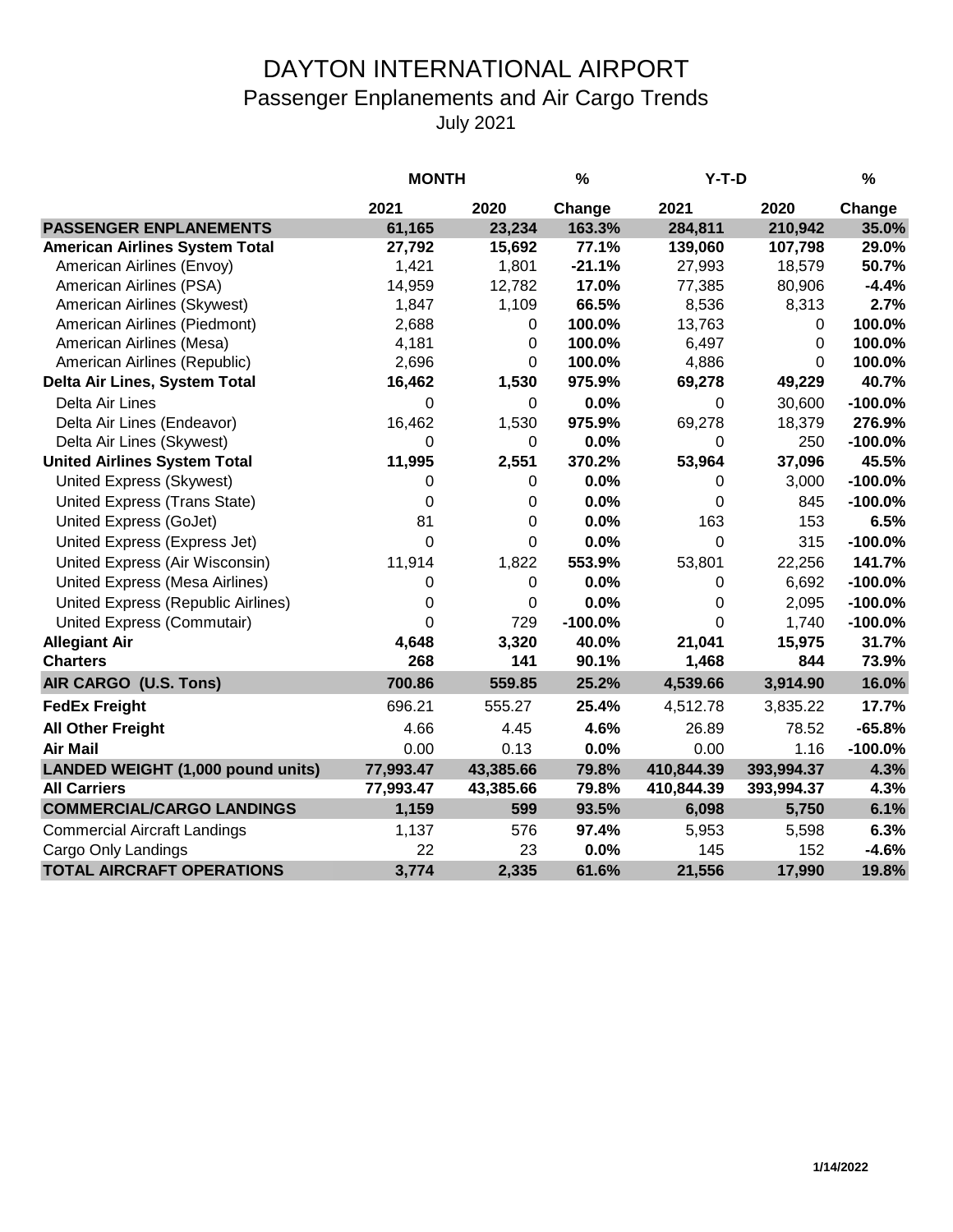#### DAYTON INTERNATIONAL AIRPORT Passenger Enplanements and Air Cargo Trends June 2021

|                                          | <b>MONTH</b> |             | $\%$      | $Y-T-D$    |             | %          |
|------------------------------------------|--------------|-------------|-----------|------------|-------------|------------|
|                                          | 2021         | 2020        | Change    | 2021       | 2020        | Change     |
| <b>PASSENGER ENPLANEMENTS</b>            | 55,953       | 17,754      | 215.2%    | 223,646    | 187,708     | 19.1%      |
| <b>American Airlines System Total</b>    | 26,456       | 9,944       | 166.0%    | 111,268    | 92,106      | 20.8%      |
| <b>Envoy Airlines</b>                    | 1,668        | 1,394       | 19.7%     | 26,572     | 16,778      | 58.4%      |
| American Airlines (PSA)                  | 14,844       | 8,550       | 73.6%     | 62,426     | 68,124      | $-8.4%$    |
| American Airlines (Skywest)              | 3,319        | 0           | 100.0%    | 6,689      | 7,204       | $-7.1%$    |
| American Airlines (Piedmont)             | 2,390        | 0           | 100.0%    | 11,075     | 0           | 100.0%     |
| American Airlines (Mesa)                 | 2,045        | $\mathbf 0$ | 100.0%    | 2,316      | $\mathbf 0$ | 100.0%     |
| American Airlines (Republic)             | 2,190        | 0           | 100.0%    | 2,190      | 0           | 100.0%     |
| Delta Air Lines, System Total            | 15,147       | 1,174       | 1190.2%   | 52,816     | 47,699      | 10.7%      |
| Delta Air Lines                          | 0            | $\mathbf 0$ | 0.0%      | 0          | 30,600      | $-100.0%$  |
| Endeavor Airlines (Delta)                | 15,147       | 1,174       | 1190.2%   | 52,816     | 16,849      | 213.5%     |
| <b>Skywest Airlines (Delta)</b>          | $\Omega$     | 0           | 0.0%      | 0          | 250         | $-100.0\%$ |
| <b>United Airlines System Total</b>      | 9,950        | 2,043       | 387.0%    | 41,969     | 34,545      | 21.5%      |
| United Express (Skywest)                 | 0            | $\mathbf 0$ | 0.0%      | 0          | 3,000       | $-100.0%$  |
| United Express (Trans State)             | 0            | 0           | 0.0%      | 0          | 845         | $-100.0\%$ |
| <b>United Express (GoJet)</b>            | 29           | $\pmb{0}$   | 100.0%    | 82         | 153         | $-46.4%$   |
| United Express (Express Jet)             | $\Omega$     | $\mathbf 0$ | 0.0%      | $\Omega$   | 315         | $-100.0\%$ |
| United Express (Air Wisconsin)           | 9,921        | 1,314       | 655.0%    | 41,887     | 20,434      | 105.0%     |
| United Express (Mesa Airlines)           | 0            | 0           | 0.0%      | 0          | 6,692       | $-100.0%$  |
| United Express (Republic Airlines)       | 0            | 0           | 0.0%      | 0          | 2,095       | $-100.0%$  |
| United Express (Commutair)               | $\Omega$     | 729         | $-100.0%$ | 0          | 1,011       | $-100.0%$  |
| <b>Allegiant Air</b>                     | 4,272        | 4,486       | $-4.8%$   | 16,393     | 12,655      | 29.5%      |
| <b>Charters</b>                          | 128          | 107         | 19.6%     | 1,200      | 703         | 70.7%      |
| AIR CARGO (U.S. Tons)                    | 702.89       | 533.00      | 31.9%     | 3,838.80   | 3,355.06    | 14.4%      |
| <b>FedEx Freight</b>                     | 698.22       | 530.12      | 31.7%     | 3,816.57   | 3,279.95    | 16.4%      |
| <b>All Other Freight</b>                 | 4.68         | 2.77        | 68.8%     | 22.23      | 74.08       | $-70.0%$   |
| <b>Air Mail</b>                          | 0.00         | 0.11        | 0.0%      | 0.00       | 1.03        | $-100.0%$  |
| <b>LANDED WEIGHT (1,000 pound units)</b> | 68,242.49    | 32,314.20   | 111.2%    | 332,850.93 | 350,608.71  | $-5.1%$    |
| <b>All Carriers</b>                      | 68,242.49    | 32,314.20   | 111.2%    | 332,850.93 | 350,608.71  | $-5.1%$    |
| <b>COMMERCIAL/CARGO LANDINGS</b>         | 1,020        | 441         | 131.3%    | 4,939      | 5,151       | $-4.1%$    |
| <b>Commercial Aircraft Landings</b>      | 999          | 420         | 137.9%    | 4,816      | 5,022       | $-4.1%$    |
| Cargo Only Landings                      | 21           | 21          | 0.0%      | 123        | 129         | $-4.7%$    |
| <b>TOTAL AIRCRAFT OPERATIONS</b>         | 3,422        | 1,908       | 79.4%     | 17,782     | 15,655      | 13.6%      |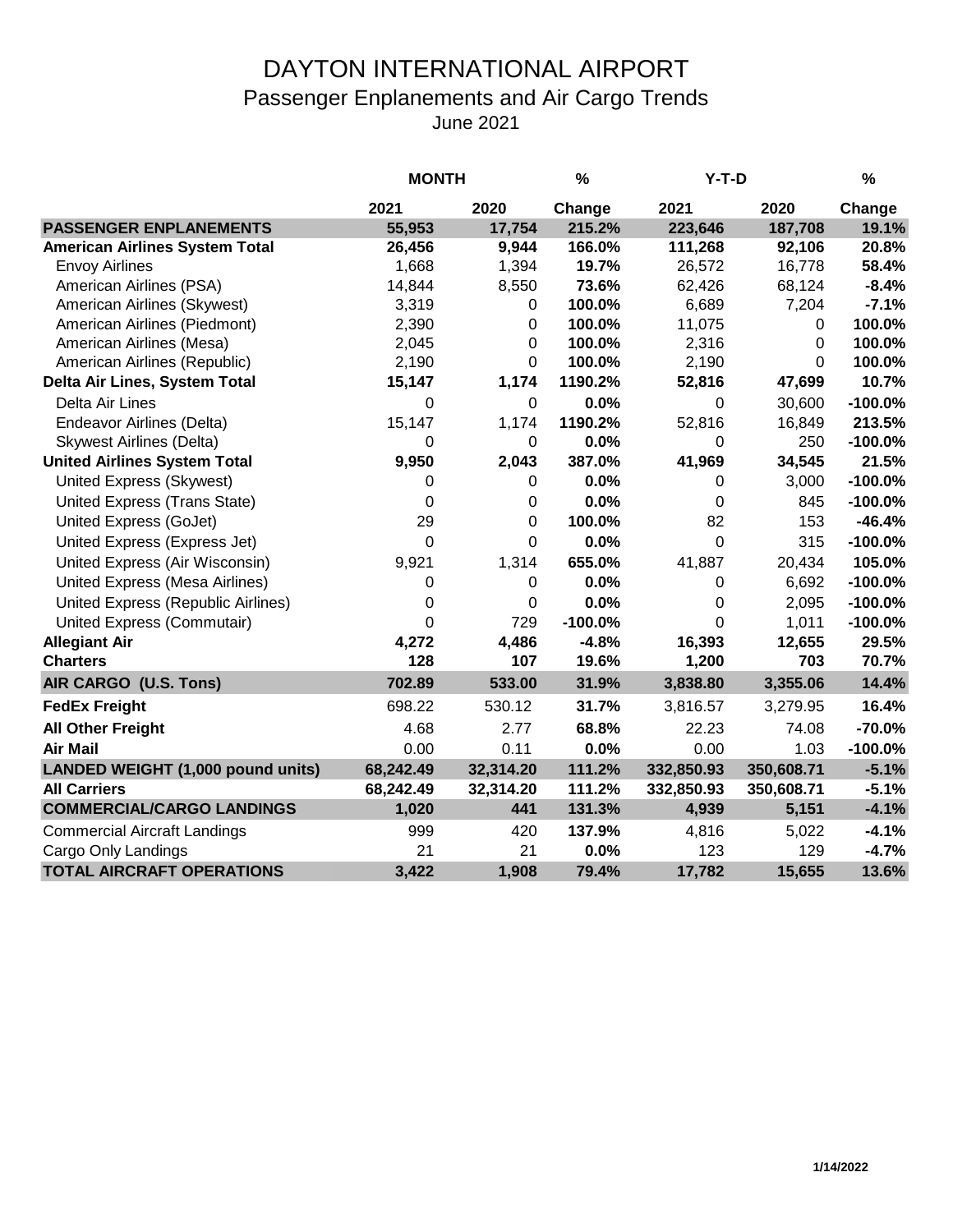## DAYTON INTERNATIONAL AIRPORT Passenger Enplanements and Air Cargo Trends May 2021

|                                       | <b>MONTH</b> |             | $\frac{0}{0}$ | $Y-T-D$    |            | $\%$       |
|---------------------------------------|--------------|-------------|---------------|------------|------------|------------|
|                                       | 2021         | 2020        | Change        | 2021       | 2020       | Change     |
| <b>PASSENGER ENPLANEMENTS</b>         | 49,042       | 9,587       | 411.5%        | 167,693    | 169,954    | $-1.3%$    |
| <b>American Airlines System Total</b> | 24,084       | 5,722       | 320.9%        | 84,812     | 82,162     | 3.2%       |
| <b>Envoy Airlines</b>                 | 4,476        | 592         | 656.1%        | 24,904     | 15,384     | 61.9%      |
| American Airlines (PSA)               | 16,885       | 5,130       | 229.1%        | 47,582     | 59,574     | $-20.1%$   |
| American Airlines (Skywest)           | 627          | 0           | 100.0%        | 3,370      | 7,204      | $-53.2%$   |
| American Airlines (Piedmont)          | 2,096        | $\Omega$    | 100.0%        | 8,685      | $\Omega$   | 100.0%     |
| American Airlines (Mesa)              | $\Omega$     | 0           | 0.0%          | 271        | $\Omega$   | 100.0%     |
| Delta Air Lines, System Total         | 12,438       | 1,059       | 1074.5%       | 37,669     | 46,525     | $-19.0%$   |
| Delta Air Lines                       | 0            | 21          | $-100.0%$     | 0          | 30,600     | $-100.0%$  |
| Endeavor Airlines (Delta)             | 12,438       | 1,038       | 1098.3%       | 37,669     | 15,675     | 140.3%     |
| <b>Skywest Airlines (Delta)</b>       | 0            | 0           | 0.0%          | 0          | 250        | $-100.0\%$ |
| <b>United Airlines System Total</b>   | 9,607        | 1,084       | 786.3%        | 32,019     | 32,502     | $-1.5%$    |
| United Express (Skywest)              | 0            | 11          | $-100.0%$     | 0          | 3,000      | $-100.0\%$ |
| United Express (Trans State)          | 0            | 0           | 0.0%          | 0          | 845        | $-100.0%$  |
| United Express (GoJet)                | 0            | 0           | 0.0%          | 53         | 153        | $-65.4%$   |
| United Express (Express Jet)          | 0            | 0           | 0.0%          | $\Omega$   | 315        | $-100.0%$  |
| United Express (Air Wisconsin)        | 9,607        | 852         | 1027.6%       | 31,966     | 19,120     | 67.2%      |
| United Express (Mesa Airlines)        | 0            | $\mathbf 0$ | 0.0%          | 0          | 6,692      | $-100.0%$  |
| United Express (Republic Airlines)    | 0            | 0           | 0.0%          | 0          | 2,095      | $-100.0\%$ |
| United Express (Commutair)            | 0            | 221         | 0.0%          | $\Omega$   | 282        | $-100.0\%$ |
| <b>Allegiant Air</b>                  | 2,592        | 1,722       | 50.5%         | 12,121     | 8,169      | 48.4%      |
| <b>Charters</b>                       | 321          | 0           | 0.0%          | 1,072      | 596        | 79.9%      |
| AIR CARGO (U.S. Tons)                 | 685.42       | 500.34      | 37.0%         | 3,135.91   | 2,822.06   | 11.1%      |
| <b>FedEx Freight</b>                  | 681.82       | 491.09      | 38.8%         | 3,118.35   | 2,749.83   | 13.4%      |
| <b>All Other Freight</b>              | 3.60         | 9.14        | $-60.6%$      | 17.55      | 71.31      | $-75.4%$   |
| <b>Air Mail</b>                       | 0.00         | 0.11        | 0.0%          | 0.00       | 0.92       | $-100.0%$  |
| LANDED WEIGHT (1,000 pound units)     | 60,556.30    | 31,177.60   | 94.2%         | 264,608.44 | 318,294.51 | $-16.9%$   |
| <b>All Carriers</b>                   | 60,556.30    | 31,177.60   | 94.2%         | 264,608.44 | 318,294.51 | $-16.9%$   |
| <b>COMMERCIAL/CARGO LANDINGS</b>      | 915          | 448         | 104.2%        | 3,919      | 4,710      | $-16.8%$   |
| <b>Commercial Aircraft Landings</b>   | 894          | 427         | 109.4%        | 3,817      | 4,602      | $-17.1%$   |
| Cargo Only Landings                   | 21           | 21          | 0.0%          | 102        | 108        | $-5.6%$    |
| <b>TOTAL AIRCRAFT OPERATIONS</b>      | 3,365        | 1,733       | 94.2%         | 14,360     | 13,747     | 4.5%       |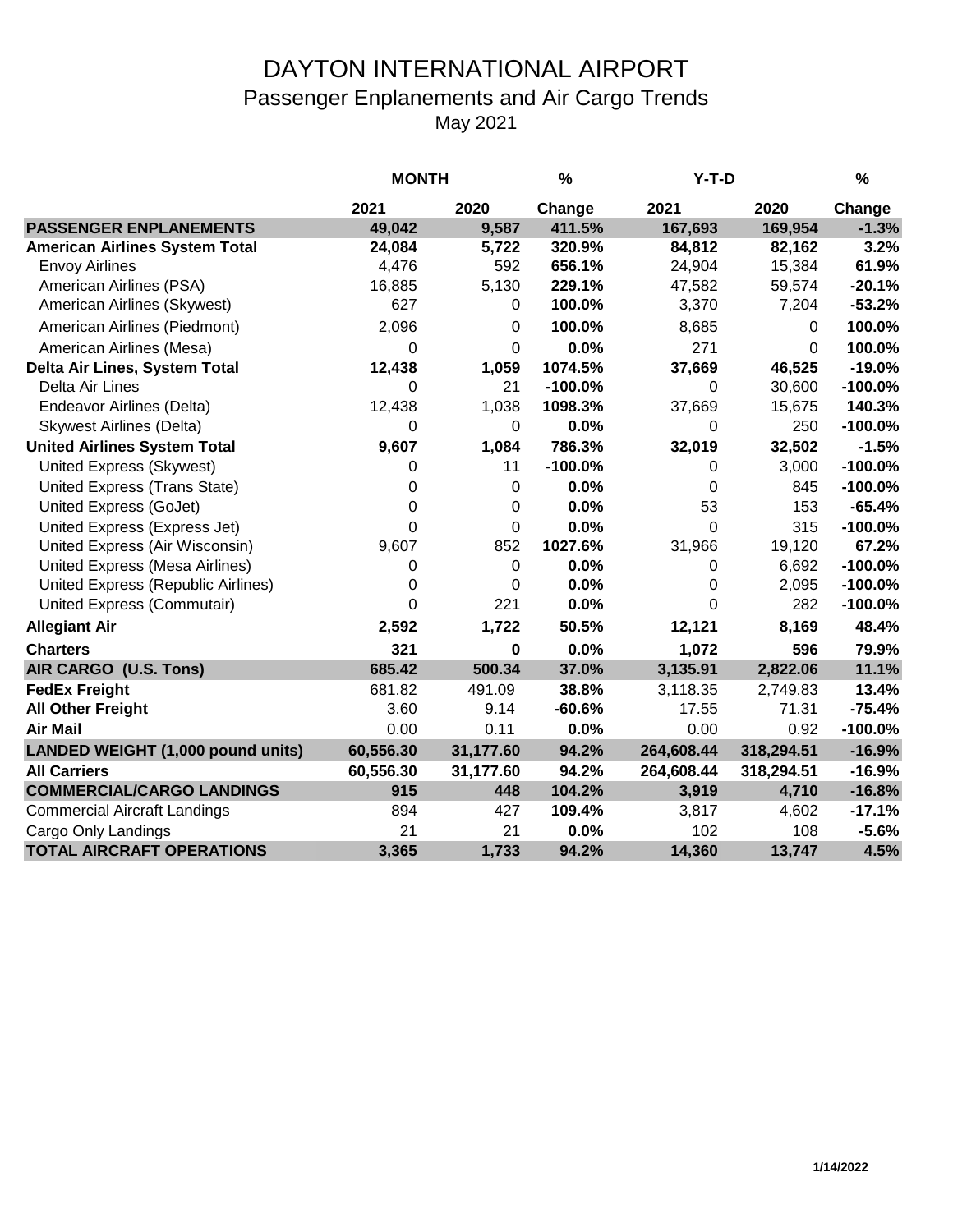## DAYTON INTERNATIONAL AIRPORT Passenger Enplanements and Air Cargo Trends April 2021

|                                          | <b>MONTH</b> |             | %          | $Y-T-D$    |            | $\%$       |
|------------------------------------------|--------------|-------------|------------|------------|------------|------------|
|                                          | 2021         | 2020        | Change     | 2021       | 2020       | Change     |
| <b>PASSENGER ENPLANEMENTS</b>            | 37,747       | 3,414       | 1005.7%    | 118,651    | 160,367    | $-26.0%$   |
| <b>American Airlines System Total</b>    | 20,160       | 2,186       | 822.2%     | 60,728     | 76,440     | $-20.6%$   |
| <b>Envoy Airlines</b>                    | 5,971        | 132         | 4423.5%    | 20,428     | 14,792     | 38.1%      |
| American Airlines (PSA)                  | 9,271        | 2,022       | 358.5%     | 30,697     | 54,444     | $-43.6%$   |
| American Airlines (Skywest)              | 2,743        | 32          | 8471.9%    | 2,743      | 7,204      | $-61.9%$   |
| American Airlines (Piedmont)             | 2,175        | $\mathbf 0$ | 100.0%     | 6,589      | 0          | 100.0%     |
| American Airlines (Mesa)                 | 0            | 0           | 0.0%       | 271        | $\Omega$   | 100.0%     |
| Delta Air Lines, System Total            | 7,422        | 709         | 946.8%     | 25,231     | 45,466     | $-44.5%$   |
| Delta Air Lines                          | 0            | 234         | $-100.0%$  | 0          | 30,579     | $-100.0%$  |
| <b>Endeavor Airlines (Delta)</b>         | 7,422        | 475         | 1462.5%    | 25,231     | 14,637     | 72.4%      |
| Skywest Airlines (Delta)                 | 0            | $\mathbf 0$ | 0.0%       | 0          | 250        | $-100.0%$  |
| <b>United Airlines System Total</b>      | 7,769        | 387         | 1907.5%    | 22,412     | 31,418     | $-28.7%$   |
| United Express (Skywest)                 | 0            | 4           | $-100.0\%$ | 0          | 2,989      | $-100.0\%$ |
| United Express (Trans State)             | 0            | 0           | 0.0%       | 0          | 845        | $-100.0%$  |
| <b>United Express (GoJet)</b>            | 0            | 0           | 0.0%       | 53         | 153        | $-65.4%$   |
| United Express (Express Jet)             | 0            | 0           | 0.0%       | 0          | 315        | $-100.0%$  |
| United Express (Air Wisconsin)           | 7,769        | 383         | 1928.5%    | 22,359     | 18,268     | 22.4%      |
| United Express (Mesa Airlines)           | 0            | $\mathbf 0$ | 0.0%       | 0          | 6,692      | $-100.0%$  |
| United Express (Republic Airlines)       | 0            | 0           | 0.0%       | 0          | 2,095      | $-100.0\%$ |
| United Express (Commutair)               | 0            | $\mathbf 0$ | 0.0%       | 0          | 61         | $-100.0%$  |
| <b>Allegiant Air</b>                     | 2,396        | 132         | 1715.2%    | 9,529      | 6,447      | 47.8%      |
| <b>Charters</b>                          | 0            | 0           | 0.0%       | 751        | 596        | 26.0%      |
| AIR CARGO (U.S. Tons)                    | 691.52       | 451.03      | 53.3%      | 2,450.49   | 2,321.69   | 5.5%       |
| <b>FedEx Freight</b>                     | 686.63       | 441.57      | 55.5%      | 2,436.53   | 2,258.73   | 7.9%       |
| <b>All Other Freight</b>                 | 4.90         | 9.46        | $-48.2%$   | 13.95      | 62.16      | $-77.6%$   |
| <b>Air Mail</b>                          | 0.00         | 0           | 0.0%       | 0.00       | 0.80       | $-100.0%$  |
| <b>LANDED WEIGHT (1,000 pound units)</b> | 57,317.65    | 36,031.92   | 59.1%      | 204,052.14 | 287,116.91 | $-28.9%$   |
| <b>All Carriers</b>                      | 57,317.65    | 36,031.92   | 59.1%      | 204,052.14 | 287,116.91 | $-28.9%$   |
| <b>COMMERCIAL/CARGO LANDINGS</b>         | 834          | 504         | 65.5%      | 3,004      | 4,262      | $-29.5%$   |
| <b>Commercial Aircraft Landings</b>      | 812          | 482         | 68.5%      | 2,923      | 4,175      | $-30.0%$   |
| Cargo Only Landings                      | 22           | 22          | 0.0%       | 81         | 87         | $-6.9%$    |
| <b>TOTAL AIRCRAFT OPERATIONS</b>         | 3,049        | 1,690       | 80.4%      | 10,995     | 12,014     | $-8.5%$    |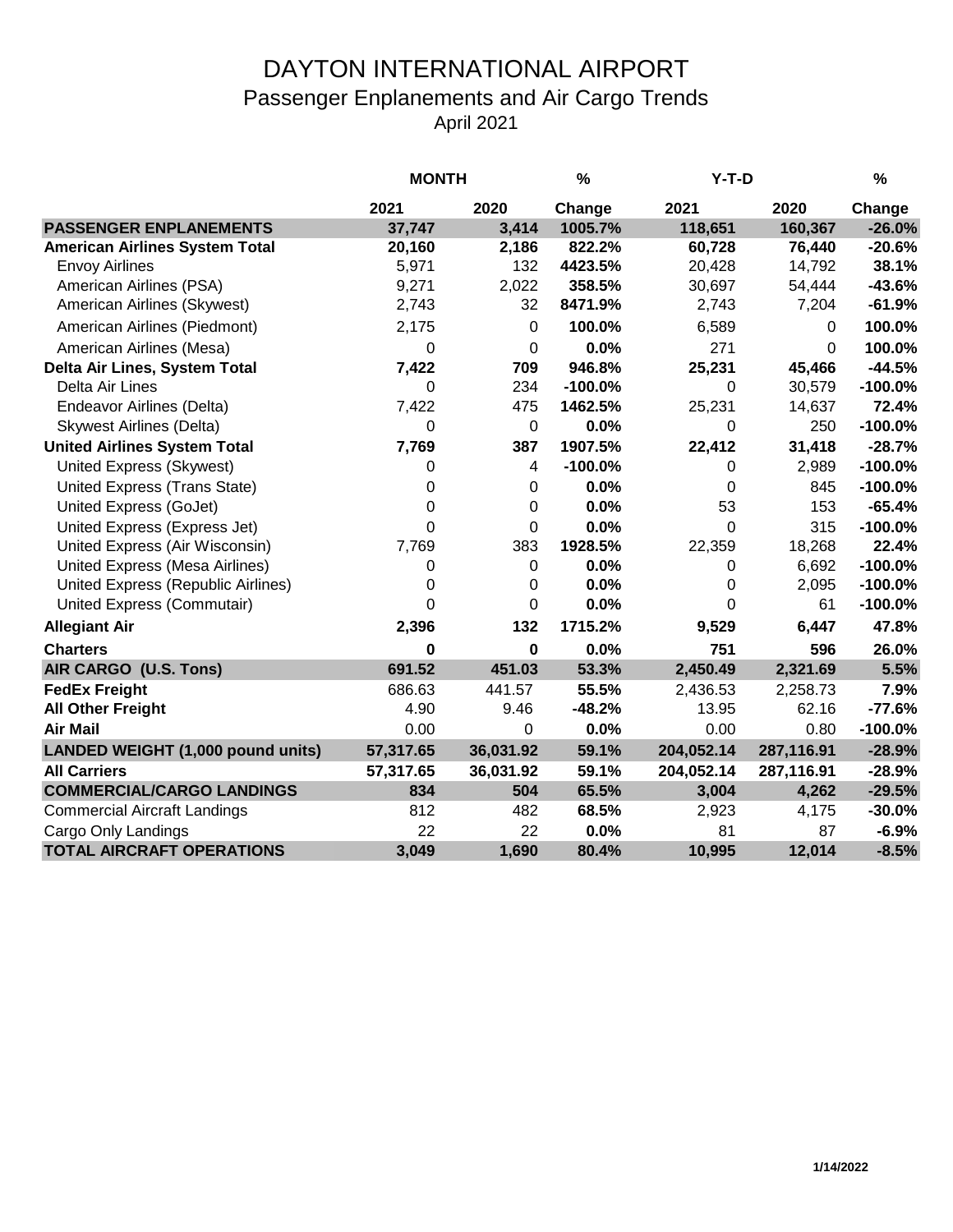# DAYTON INTERNATIONAL AIRPORT Passenger Enplanements and Air Cargo Trends March 2021

|                                          | <b>MONTH</b> |             | %          | $Y-T-D$    |            | $\%$       |
|------------------------------------------|--------------|-------------|------------|------------|------------|------------|
|                                          | 2021         | 2020        | Change     | 2021       | 2020       | Change     |
| <b>PASSENGER ENPLANEMENTS</b>            | 35,812       | 34,641      | 3.4%       | 80,904     | 156,953    | $-48.5%$   |
| <b>American Airlines System Total</b>    | 18,271       | 15,832      | 15.4%      | 40,568     | 74,254     | $-45.4%$   |
| <b>Envoy Airlines</b>                    | 7,093        | 3,321       | 113.6%     | 14,457     | 14,660     | $-1.4%$    |
| American Airlines (PSA)                  | 8,686        | 11,134      | $-22.0%$   | 21,426     | 52,422     | $-59.1%$   |
| American Airlines (Skywest)              | 0            | 1,377       | $-100.0%$  | 0          | 7,172      | $-100.0%$  |
| American Airlines (Piedmont)             | 2,430        | 0           | 100.0%     | 4,414      | 0          | 100.0%     |
| American Airlines (Mesa)                 | 62           | 0           | 100.0%     | 271        | 0          | 100.0%     |
| Delta Air Lines, System Total            | 7,145        | 10,334      | $-30.9%$   | 17,809     | 44,757     | $-60.2%$   |
| Delta Air Lines                          | 0            | 6,421       | $-100.0%$  | 0          | 30,345     | $-100.0\%$ |
| Endeavor Airlines (Delta)                | 7,145        | 3,691       | 93.6%      | 17,809     | 14,162     | 25.8%      |
| <b>Skywest Airlines (Delta)</b>          | 0            | 222         | $-100.0%$  | 0          | 250        | $-100.0\%$ |
| <b>United Airlines System Total</b>      | 6,949        | 6,123       | 13.5%      | 14,643     | 31,031     | $-52.8%$   |
| United Express (Skywest)                 | 0            | 434         | $-100.0\%$ | 0          | 2,985      | $-100.0\%$ |
| United Express (Trans State)             | 0            | 446         | $-100.0%$  | 0          | 845        | $-100.0\%$ |
| <b>United Express (GoJet)</b>            | 0            | 51          | $-100.0%$  | 53         | 153        | $-65.4%$   |
| United Express (Express Jet)             | 0            | 315         | $-100.0\%$ | 0          | 315        | $-100.0%$  |
| United Express (Air Wisconsin)           | 6,949        | 3,473       | 100.1%     | 14,590     | 17,885     | $-18.4%$   |
| United Express (Mesa Airlines)           | 0            | 787         | $-100.0\%$ | 0          | 6,692      | $-100.0%$  |
| United Express (Republic Airlines)       | 0            | 617         | $-100.0\%$ | 0          | 2,095      | $-100.0%$  |
| United Express (Commutair)               | 0            | $\mathbf 0$ | 0.0%       | 0          | 61         | $-100.0\%$ |
| <b>Allegiant Air</b>                     | 3,149        | 2,286       | 37.8%      | 7,133      | 6,315      | 13.0%      |
| <b>Charters</b>                          | 298          | 66          | 351.5%     | 751        | 596        | 26.0%      |
| AIR CARGO (U.S. Tons)                    | 681.32       | 606.20      | 12.4%      | 1,758.96   | 1,870.67   | $-6.0%$    |
| <b>FedEx Freight</b>                     | 677.69       | 587.72      | 15.3%      | 1,749.91   | 1,817.16   | $-3.7%$    |
| <b>All Other Freight</b>                 | 3.63         | 17.77       | $-79.6%$   | 9.06       | 52.71      | $-82.8%$   |
| <b>Air Mail</b>                          | 0.00         | 0.71        | $-100.0\%$ | 0.00       | 0.80       | $-100.0\%$ |
| <b>LANDED WEIGHT (1,000 pound units)</b> | 55,492.36    | 83,446.83   | $-33.5%$   | 146,734.49 | 251,084.99 | $-41.6%$   |
| <b>All Carriers</b>                      | 55,492.36    | 83,446.83   | $-33.5%$   | 146,734.49 | 251,084.99 | $-41.6%$   |
| <b>COMMERCIAL/CARGO LANDINGS</b>         | 807          | 1,240       | $-34.9%$   | 2,170      | 3,758      | $-42.3%$   |
| <b>Commercial Aircraft Landings</b>      | 784          | 1,218       | $-35.6%$   | 2,111      | 3,693      | $-42.8%$   |
| Cargo Only Landings                      | 23           | 22          | 4.5%       | 59         | 65         | $-9.2%$    |
| <b>TOTAL AIRCRAFT OPERATIONS</b>         | 3,275        | 3,412       | $-4.0%$    | 7,946      | 10,324     | $-23.0%$   |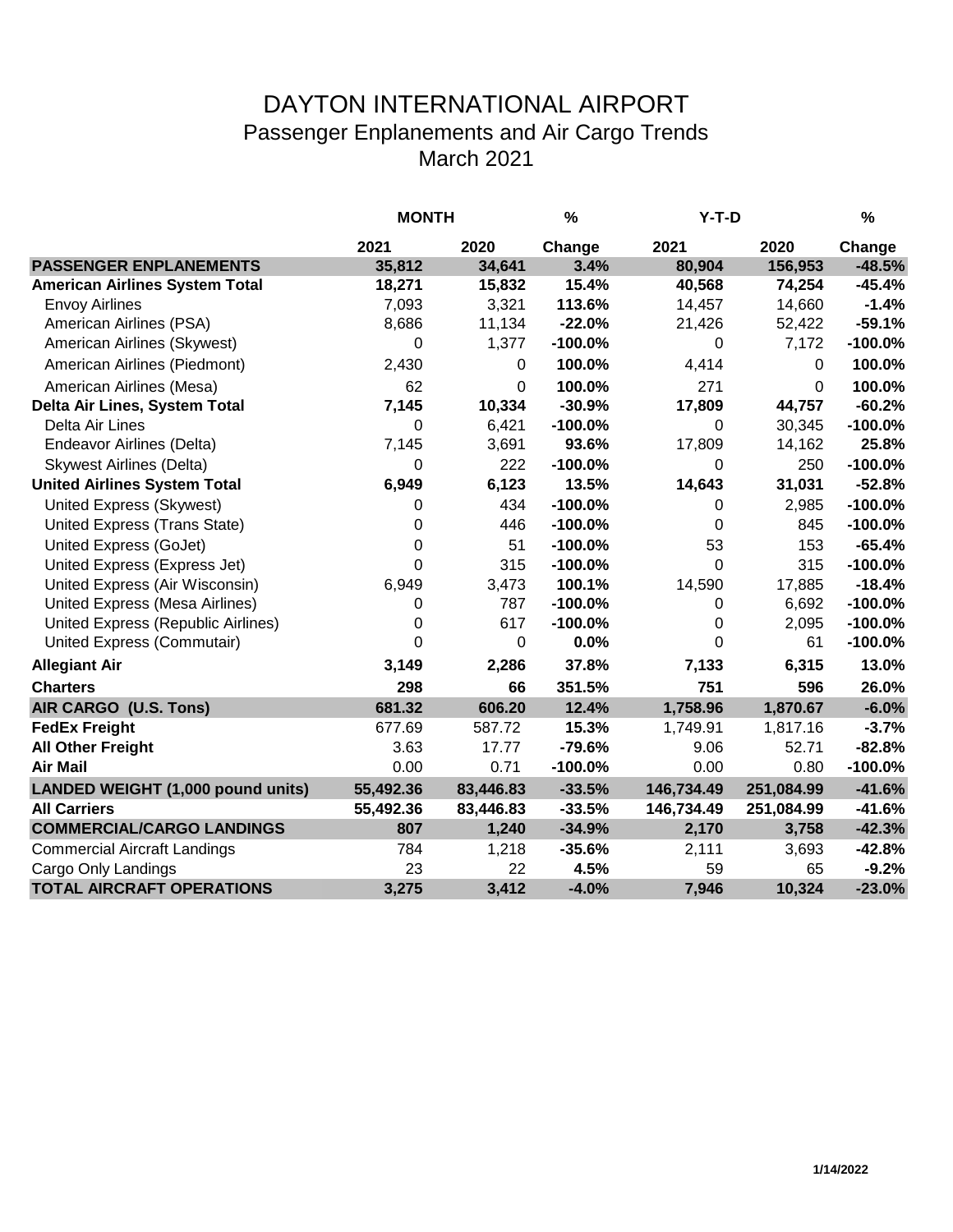#### DAYTON INTERNATIONAL AIRPORT Passenger Enplanements and Air Cargo Trends February 2021

|                                       | <b>MONTH</b> |           | %          | Y-T-D     |            | %          |
|---------------------------------------|--------------|-----------|------------|-----------|------------|------------|
|                                       | 2021         | 2020      | Change     | 2021      | 2020       | Change     |
| <b>PASSENGER ENPLANEMENTS</b>         | 23,498       | 62,688    | $-62.5%$   | 45,092    | 122,312    | $-63.1%$   |
| <b>American Airlines System Total</b> | 11,470       | 29,462    | $-61.1%$   | 22,297    | 58,422     | $-61.8%$   |
| <b>Envoy Airlines</b>                 | 3,670        | 6,376     | $-42.4%$   | 7,364     | 11,339     | $-35.1%$   |
| American Airlines (PSA)               | 6,658        | 20,369    | $-67.3%$   | 12,740    | 41,288     | $-69.1%$   |
| American Airlines (Skywest)           | 0            | 2,717     | $-100.0%$  | $\Omega$  | 5,795      | $-100.0\%$ |
| American Airlines (Piedmont)          | 933          | 0         | 100.0%     | 1,984     | 0          | 100.0%     |
| American Airlines (Mesa)              | 209          | $\Omega$  | 100.0%     | 209       | 0          | 100.0%     |
| Delta Air Lines, System Total         | 5,386        | 18,162    | $-70.3%$   | 10,664    | 34,423     | $-69.0%$   |
| Delta Air Lines                       | 0            | 11,833    | $-100.0%$  | 0         | 23,924     | $-100.0\%$ |
| Endeavor Airlines (Delta)             | 5,386        | 6,329     | $-14.9%$   | 10,664    | 10,471     | 1.8%       |
| <b>Skywest Airlines (Delta)</b>       | 0            | 0         | 0.0%       | 0         | 28         | $-100.0\%$ |
| <b>United Airlines System Total</b>   | 4,365        | 12,247    | $-64.4%$   | 7,694     | 24,908     | $-69.1%$   |
| United Express (Skywest)              | 0            | 597       | $-100.0%$  | 0         | 2,551      | $-100.0\%$ |
| United Express (Trans State)          | 0            | 94        | $-100.0\%$ | 0         | 399        | $-100.0\%$ |
| United Express (GoJet)                | 0            | 51        | $-100.0%$  | 53        | 102        | $-48.0%$   |
| United Express (Air Wisconsin)        | 4,365        | 7,343     | $-40.6%$   | 7,641     | 14,412     | $-47.0%$   |
| United Express (Mesa Airlines)        | 0            | 3,070     | $-100.0%$  | 0         | 5,905      | $-100.0\%$ |
| United Express (Republic Airlines)    | 0            | 1,052     | $-100.0%$  | 0         | 1,478      | $-100.0\%$ |
| United Express (Commutair)            | 0            | 40        | $-100.0%$  | 0         | 61         | $-100.0\%$ |
| <b>Allegiant Air</b>                  | 2,036        | 2,472     | $-17.6%$   | 3,984     | 4,029      | $-1.1%$    |
| <b>Charters</b>                       | 241          | 345       | $-30.1%$   | 453       | 530        | $-14.5%$   |
| AIR CARGO (U.S. Tons)                 | 444.17       | 630.07    | $-29.5%$   | 1,077.65  | 1,264.47   | $-14.8%$   |
| <b>FedEx Freight</b>                  | 441.81       | 613.49    | $-28.0%$   | 1,072.22  | 1,229.44   | $-12.8%$   |
| <b>All Other Freight</b>              | 2.36         | 16.56     | $-85.7%$   | 5.43      | 34.93      | $-84.5%$   |
| <b>Air Mail</b>                       | 0.00         | 0.02      | $-100.0%$  | 0.00      | 0.10       | $-100.0\%$ |
| LANDED WEIGHT (1,000 pound units)     | 44,051.26    | 82,219.31 | $-46.4%$   | 91,242.13 | 167,638.16 | $-45.6%$   |
| <b>All Carriers</b>                   | 44,051.26    | 82,219.31 | $-46.4%$   | 91,242.13 | 167,638.16 | $-45.6%$   |
| <b>COMMERCIAL/CARGO LANDINGS</b>      | 651          | 1,229     | $-47.0%$   | 1,363     | 2,518      | $-45.9%$   |
| <b>Commercial Aircraft Landings</b>   | 636          | 1,208     | $-47.4%$   | 1,327     | 2,475      | $-46.4%$   |
| Cargo Only Landings                   | 15           | 21        | 0.0%       | 36        | 43         | 0.0%       |
| <b>TOTAL AIRCRAFT OPERATIONS</b>      | 2,293        | 3,453     | $-33.6%$   | 4,671     | 6,912      | $-32.4%$   |